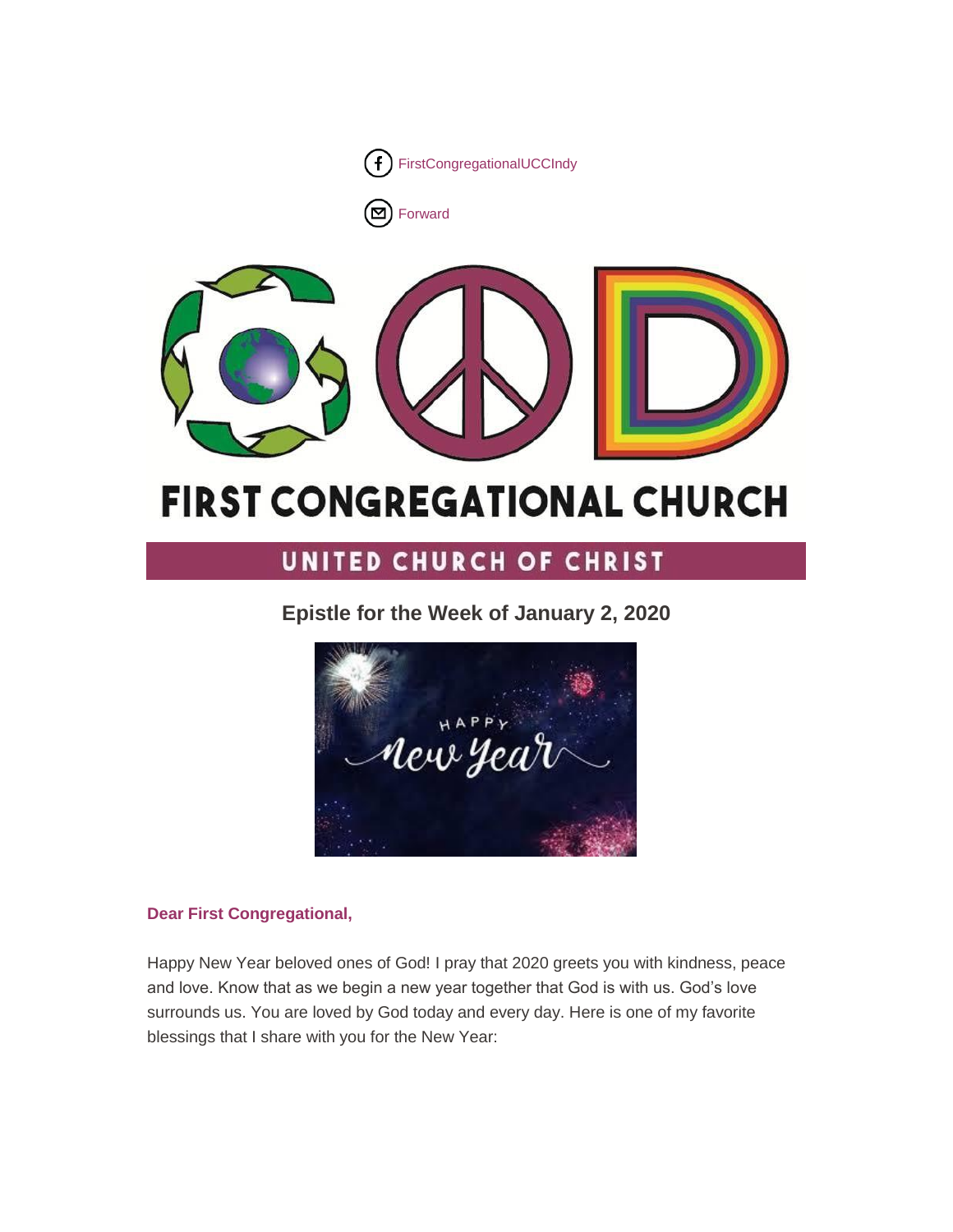St Patrick's Breastplate (an excerpt from this famous prayer, attributed to St Patrick patron Saint of Ireland)

*Christ with me, Christ before me, Christ behind me, Christ in me, Christ beneath me, Christ above me, Christ on my right, Christ on my left, Christ when I lie down, Christ when I sit down, Christ when I arise, Christ in the heart of everyone who thinks of me, Christ in the mouth of everyone who speaks of me, Christ in every eye that sees me, Christ in every ear that hears me.*

Blessings, Pastor Sarah

## **Worship**

#### **Adult Class - 9:45 a.m.**

In January, Adult Ed will study "Embracing the Prophets in Contemporary Culture; Walter Brueggemann on Confronting Today's 'Pharaohs'." **Jan 5 -** "Moses, Pharaoh, The Prophets and Us"

## **Sunday Worship Service: Epiphany Sunday & Blessing of the Solar Panels**

Pastor Sarah will be preaching on "God's Good Light." Scriptures: Matthew 5:16 & Ephesians 5:8

This Sunday, we will have a special Blessing of the Solar Panels ceremony during the 11:00 service to dedicate our solar panels.

## **A Note From Your Music Designer**

At night while we slumber in our beds, the sky is dark with only pinpoints of stars hinting at the hope of light to come. We awake to the sun's brightness and warmth peeking over the horizon, once again bringing us a new day's light. As we await the light while darkness reigns at night, we remember that our brothers and sisters on the other side of the planet are enjoying their light until their day ends. This ever-constant resource from God which brings life to our planet's waters, plants, and animals is a reminder that we share all that is given to us with everyone, and everyone is entitled to the sharing and giving.

God not only sent us light in the form of the sun, but with a son. Jesus brought light and brightened awareness to a world of dull darkness and separateness.

Our personal lives are often filled with darkness at times. Then in waiting we suddenly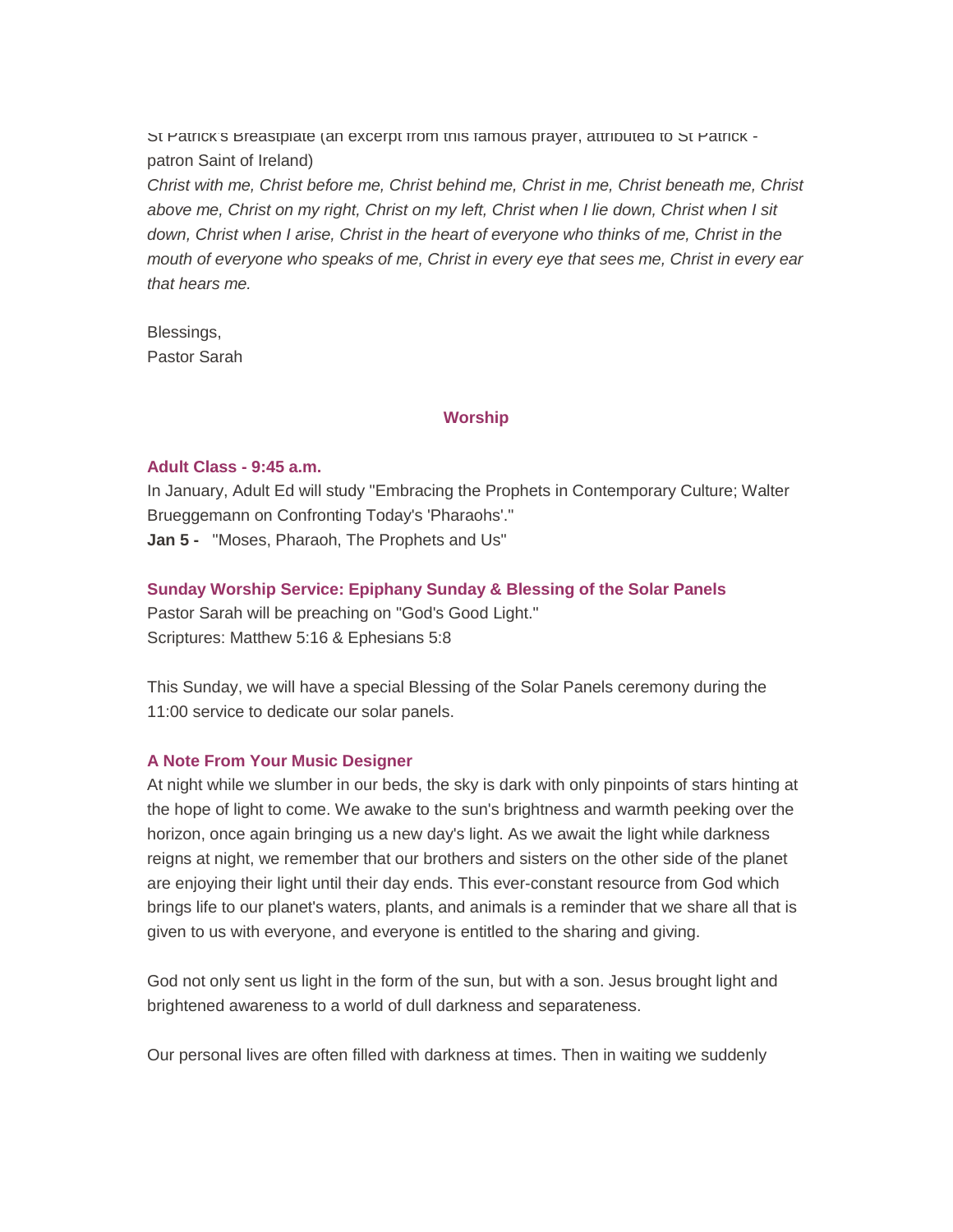come back to light. This constant cycle of dark-to-light-to-dark-to-light reminds me of the construction of our beloved Psalms. First there is disorientation, then new orientation.

Music is full of all the drama that mirrors God's creation. It can be warm, cool, fast, slow. It's sound can make us feel many emotions. When I think of the undulating hills and valleys starting at the top and sliding down. It's as if the violins are slowly descending in a portamento as the contrabasses then meet at ground level and take the portamento down to the depths of the valleys, only to again climb back of to the heights of elation. Music has cycles of breath and rest. A good phrase begins a statement, develops it to a climax, and then as it concludes, it takes a pause while another voice is taking their turn in the musical community.

This week I have orchestrated a piece of music by my favorite composer, Henry Mancini, which will occur in the middle of the service. When I thought about light and how it is reflected in music, this piece spoke to me. Their is a constant subtle cycle from major-tominor-to-major-to-diminished-to-major that reminds me of the cycle of the Psalms and the cycles of day and night. In music, in order for the lightness to be recognized, it must be balanced in undulation with darkness (i.e. major/minor). Though this motif cycle continues throughout the piece, I find it interestesting that I started it in the key of F, but towards the end decided to raise it to the higher (lighter) key of Ab. The This melodic theme is filled with small light/dark cycles, but it's overall arc is the journey from dark to light—like night to day where the sun's energy brings us new life. In reflecting on this musical idea and then preparing the orchestration, it occurrs to me that this musical journey very much mirrors our individual life experiences. I hope you can meditate on your own life's Psalm cycles but also appreciate how our hope has brought us light from Jesus feeding our souls in addition to light from the sun feeding our solor panels to further our ministry here at First Congregational Church.

-- Sean

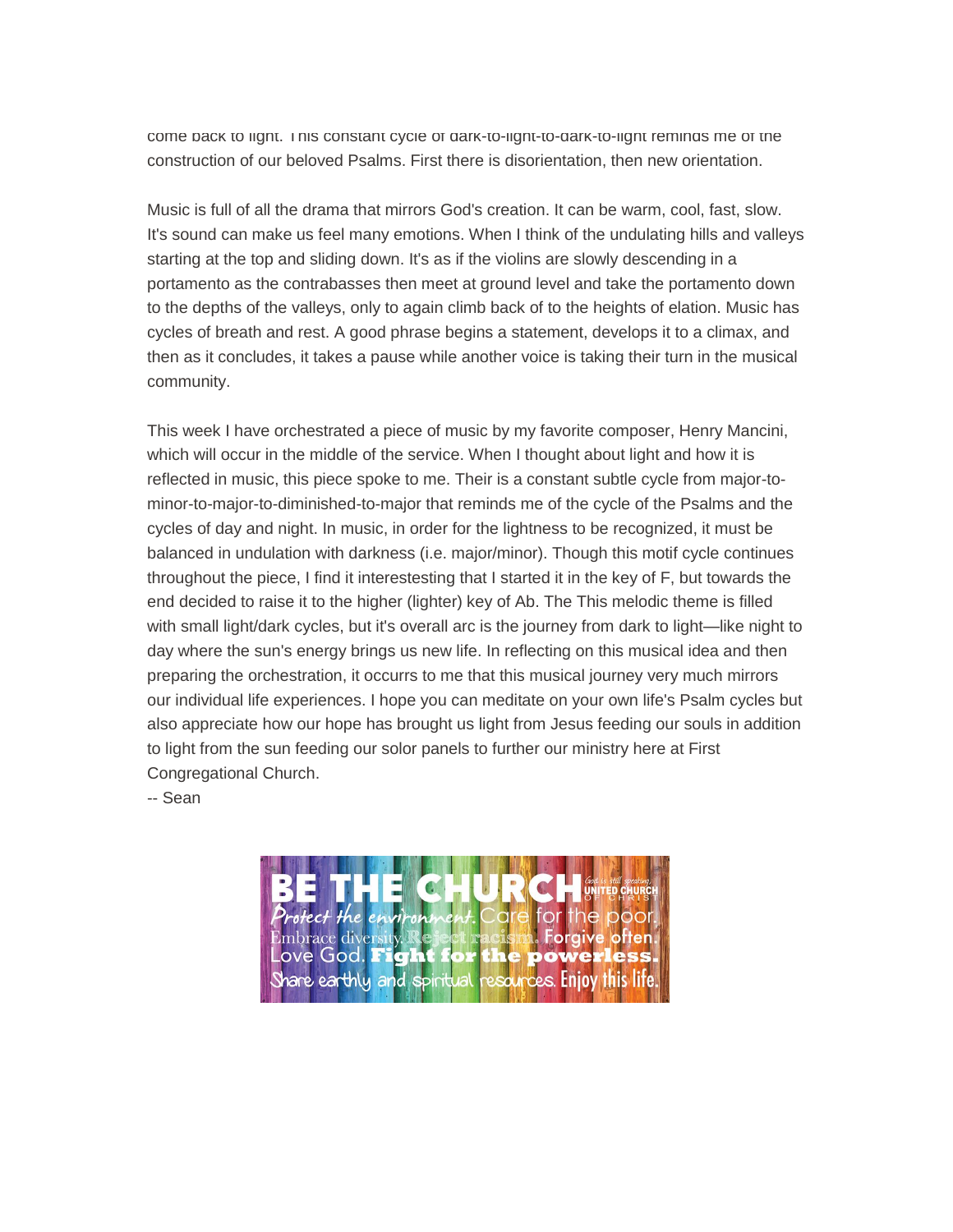#### **What's Happening at FC**

#### **(See** [January](https://gallery.mailchimp.com/7a2e4c501545b6d78729a64a1/files/a1c30715-86c5-4bc3-b8d0-e502cb3a5d0f/January_2020.pdf) **Colony for monthly announcements and further details.)**

#### **Choir Rehearsal TONIGHT!**

The FC Choir rehearses on Thursdays from 7:00 to 8:30 PM. We welcome new members. If anyone is interested in joining the choir, please email Julie at [juliehouston@comcast.net.](mailto:juliehouston@comcast.net) We would love to have you join us!

#### **Annual Reports Due by TOMORROW, January 3rd!**

All Board Chairs, Committee Chairs, and Team Leaders need to be writing up their annual reports! The deadline for all Boards, Committees and Teams is **January 3rd**. Please forward your reports to Shannon Abbott [\(shannon@fcindy.org\)](mailto:shannon@fcindy.org) in a timely manner. Thanks to all who have already submitted your reports!

#### **Assembling Kits for the Border, THIS SUNDAY, Jan 5**

Please join the Outreach & Service Board in the narthex **after worship on Sunday, Jan. 5** to help assemble the hygiene kits that will be taken by our delegation to the Southwest border later this month. Extra hands will make light work. Thank you.

#### **Buzz & Pitch In Lunch: Inclusive Language - Sunday Jan 12**

Worship and Faith is hosting a Buzz on the use of Inclusive Language in our worship services. We will have a panel discussion with members of our congregation on **January 12 after worship**. You are invited to bring a dish and voice your experience of the recent changes we have made in our use of scripture, doxology, and prayer.

#### **Will You Serve on a Board in 2020?**

Most of the ministries of our church are planned and managed by our 5 boards. We currently have several openings for 2020. This is a great way to get involved, and make a difference in people's lives. Our boards are: Worship & Faith, Care & Connection, Witness & Welcome, Outreach & Service, and Trustees. Also, we are looking for a new Financial Secretary; this position records our pledges, gifts, and donations, and one needs to have a comfort level with numbers and tracking details. If you would like to learn more about these opportunities, please contact Wendy Baldwin.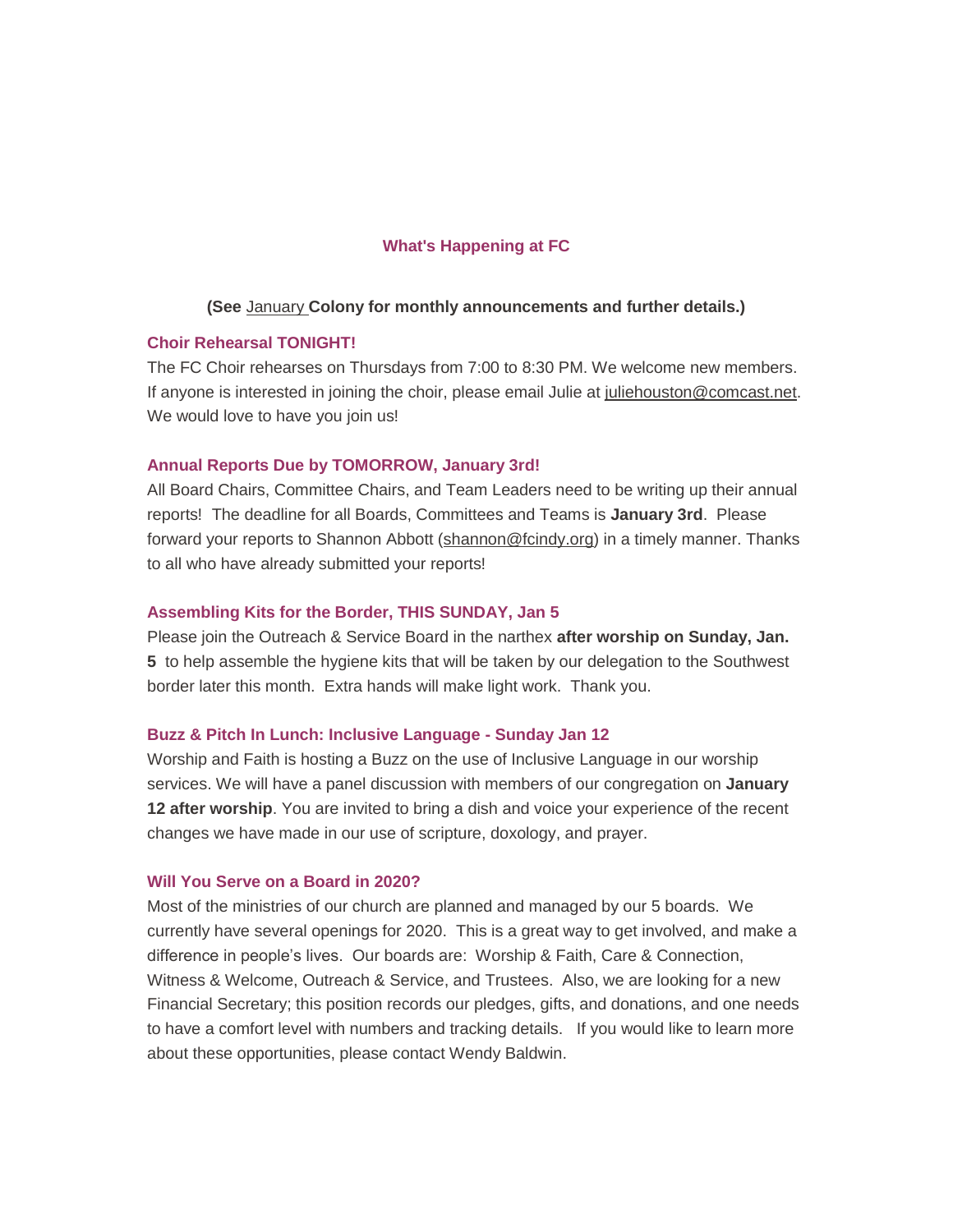#### **The Green Team wants YOU!**

The Green Team could use more members! Fresh off our success in getting solar panels installed, we have fresh ideas for 2020--but could use some help dragging them across the finish line. If you have any interest in joining up to help, please contact any of us, particularly Rich Gibson, Nancy Dickinson, Bill Gillette, Ann Leatherman or Katie Booth

#### **Green Team Tip**

Looking for smart ways to recycle Christmas cards? Three organizations re-use the fronts of Christmas cards for crafts (Zionsville Public Library, Boone County Senior Services) or for re-sale (St Jude's Ranch for Children). The latter cannot use Hallmark, American Greetings, or Disney cards. Contact Janet Selby for more information at 317 873 9539. (If you want to share a green habit, please send it to [hoot.gibson.tds@gmail.com.](mailto:hoot.gibson.tds@gmail.com))



#### **Food Donations for the Northside Pantry**

Donations have been generous and are appreciated. Please keep them coming! We are grateful to the Meridian Hills Nursery School and Kindergarten who has joined us in donating and delivering food to the pantry.

#### **January Mission of the Month: Indiana Youth Group**

Indiana Youth Group (IYG) - Mission of the Month

In 1987 the Indiana Youth Group was founded by two volunteers in order to provide a safe space for social gatherings for self identified LGBTQ+ high schoolers. IYG has grown from a group of about a dozen youth to a social service agency providing resources for almost 1,000 youth and their families. Our donations to IYG help assure that the mission of IYG will expand throughout Indiana and act as a witness to FCC's ONA commitments.

#### **Pantry Items of the Month**

During the month of January, we are collecting: noodles, muffin mix, cereal, shampoo

#### **Pastoral Care**

Pastor Sarah is still visiting family for the holidays and may be reached after January 3rd at (386) 478-9012 or at [pastorsarah@fcindy.org.](mailto:pastorsarah@fcindy.org)

#### **Holiday Pastoral Care**